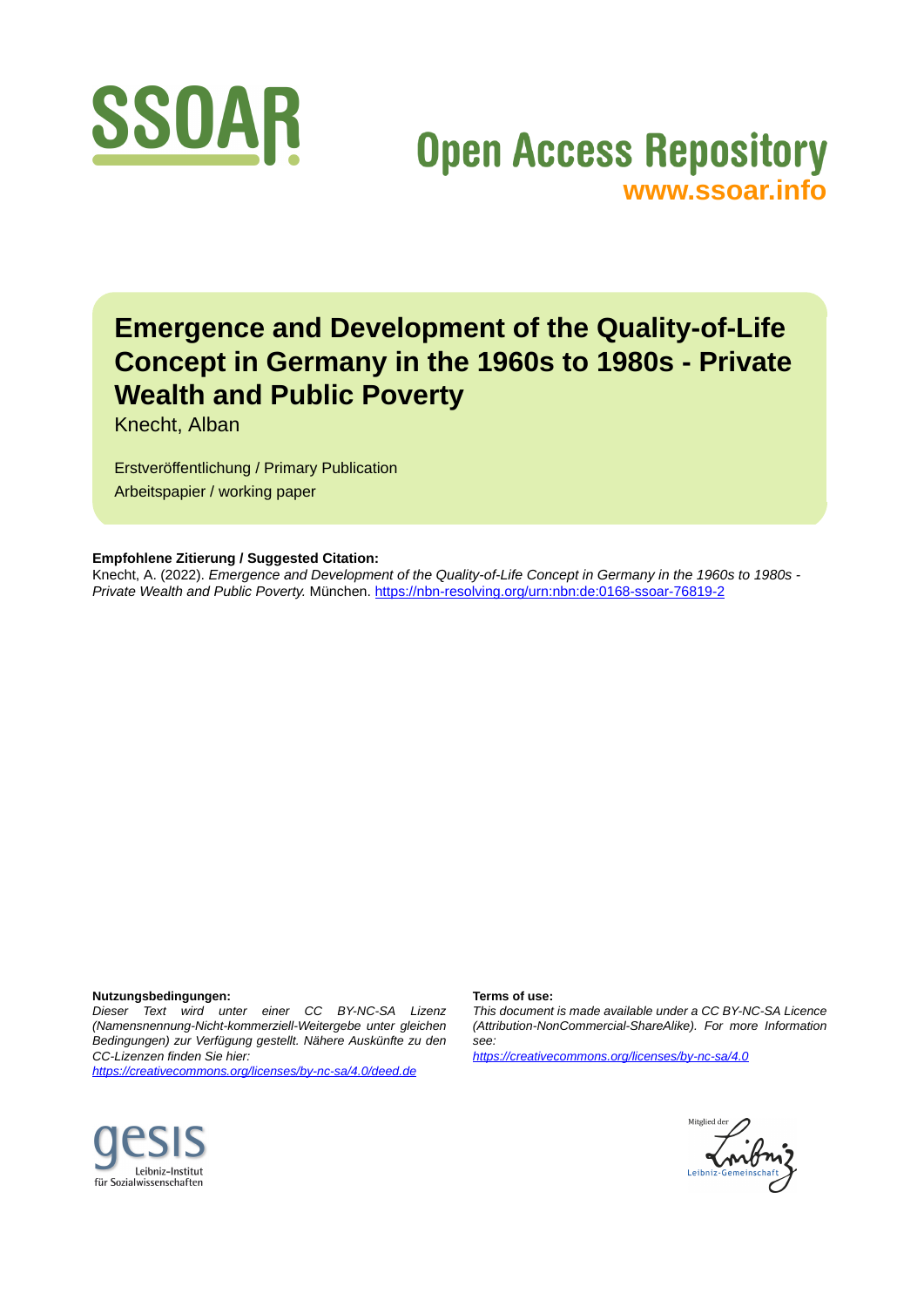# **Emergence and Development of the Quality-of-Life Concept in Germany in the**

**1960s to 1980s—Private Wealth and Public Poverty**

DOI[: 10.13140/RG.2.2.20871.34722,](https://doi.org/10.13140/RG.2.2.20871.34722) Download[: www.albanknecht.de/publikationen.html](http://www.albanknecht.de/publikationen.html) Alban Knecht, January 2022

## Quality of Life—History of a Concept

The question of what constitutes a good life has long preoccupied people (cf. Land / Michalos / Sirgy 2012). The question of what responsibility the state has in this regard is not new either, as e.g. the discourse on bliss ("Glückseeligkeit") after 1750 shows (cf. Knecht 2020, chap. 6.1.2.). With the term "base of life" ("Lebensboden"), Otto Neurath (1981 [1931]) addresses the biological foundations of existence. Nevertheless, the term quality of life, beyond an early, medical eugenics discourse (cf. Kovács 2021), and a use by Pigou (1924, p. 14), who already used the term to distinguish "non-economic" from "economic welfare" (see also Knecht 2010), only became popular long after the Second World War.

In his work "The affluent society" (1958), the American economist John Kenneth Galbraith analysed a prevailing disproportion between private wealth and public poverty in the USA, which was suboptimal for citizens and society. Galbraith used the term quality of life in this sense in an article in July 1964 (Galbraith 1964), even before Lyndon B. Johnson, for whom Galbraith had worked as a consultant, used it in the election campaign on the occasion of his nomination as a presidential candidate in August 1964 (cf. Knecht 2010, p. 17 f.):

*So let us join together in giving every American the fullest life which he can hope for. For the ultimate test of our civilization, the ultimate test of our faithfulness to our past, is not in our goods and is not in our guns. It is in the quality - the quality of our people's lives and in the men and women that we produce. This goal can be ours. We have the resources; we have the knowledge. But tonight we must seek the courage. (Johnson 1965 [1964], p. 1012)* 

The criticism of the materialistic concept of welfare was then taken up by other theorists: The British economist Mishan (1967) saw the economic costs arising from strict growth policies increasing disproportionately, although this was obscured by the concept of the gross national

product. The modern mode of production would bring with it pollution, noise and rubbish, but also the loss of old habits, an overburdening by an unmanageable supply of goods, an increasing anonymity of life and the devaluation of learned skills (see also Zapf 1972, p. 355). Such negative consequences of industrialisation should be corrected by political interventions in which quality should be given priority over quantity.

The criticism of that time is also illustrated by the novel *Ecotopia* (Callenbach 1975), which tells the story of a fictional US state. The state splits off from the rest of America in order to establish a society oriented towards ecology and humanity, and at the same time characterised by supposedly asserting post-materialism, aiming at euphoria and socio-technological hopes that social structures and processes could be analysed and actively shaped within the framework of an "active society" (cf. Knecht 2010, 20 f.).

## Quality of Life—A Concept Reaches Germany

In Germany, too, the term was associated with a critique of the idea that all social problems could be solved with the help of economic growth (see also Knecht 2010). The then trade-union IG-Metall chairman Otto Brenner spread the term in Germany by organising the congress named "Task Future: Quality of Life" ("Aufgabe Zukunft: Qualität des Lebens") with over 1,250 participants in April 1972 (Günter 1972–1974).

In Germany, too, the term was meant to support the search for solutions to current problems such as environmental pollution, unemployment, scarcity of resources, but also the comprehensive thematization of working conditions, gender inequality, minority problems and democratic deficits. There was also great optimism in Germany that these problems could be identified, dealt with and solved in advance within the framework of state activities and programmes through an *active social policy*. A turnaround was to be achieved, beyond a view oriented towards economic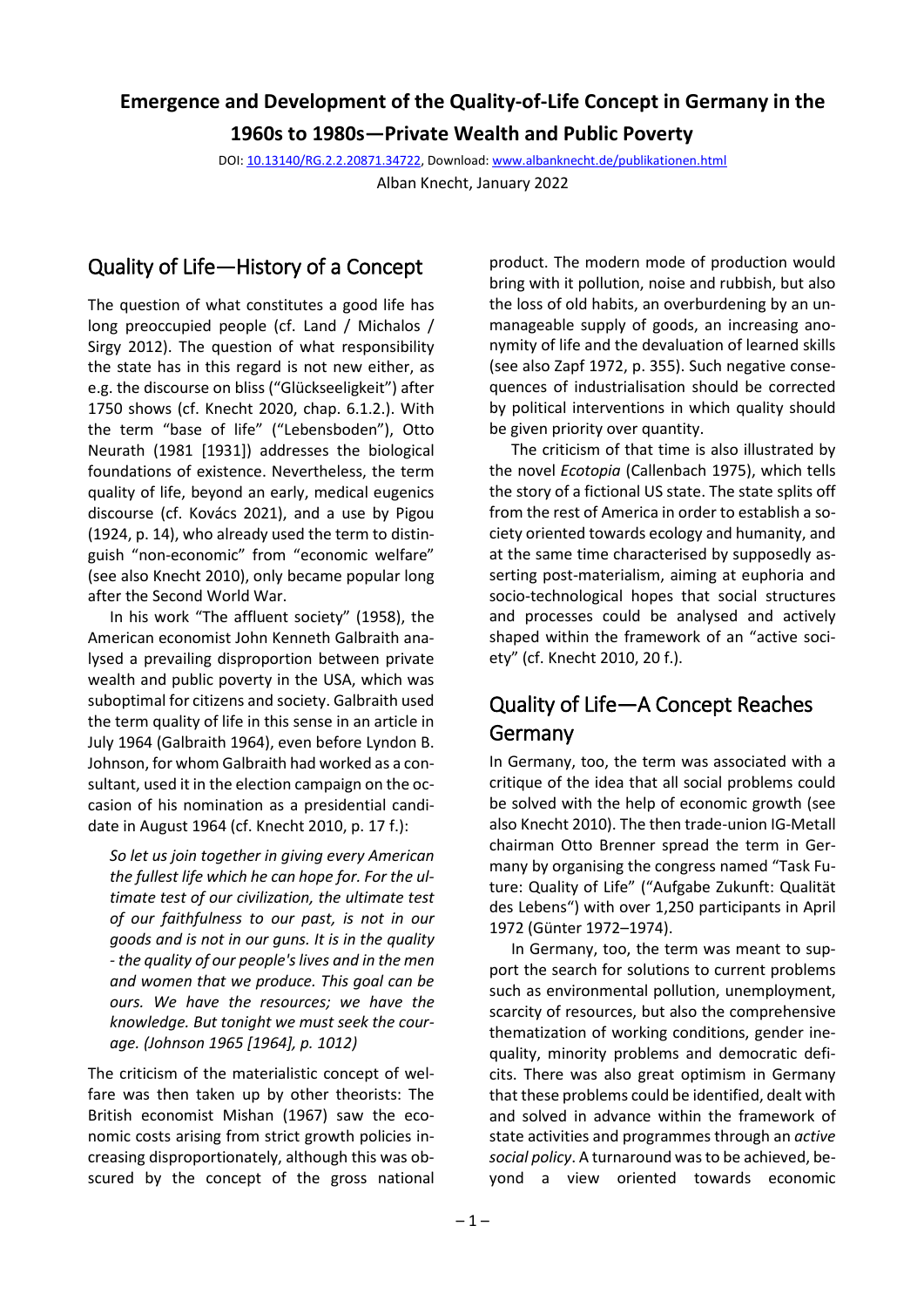performance, which placed the gross national product and standard of living at the centre of its consideration, towards a more comprehensive *social policy* (Achinger 1971), which was to be more humane, democratic and holistic than post-war policy (cf. Günter 1973; Knecht 2010, p. 145).

Erhard Eppler, the then Federal Minister for Economic Cooperation and "green" mastermind in the SPD, brought the concept into politics (Eppler 2021 / 2012). Although Willi Brandt had already proclaimed the "blue sky over the Ruhr" in the 1961 election campaign, it was not until October 1971 that the federal government adopted its first environmental programme, which triggered extensive environmental legislation. At the end of the first social-liberal legislative period (1969– 1972), the election campaign saw the SPD use the campaign slogan "With Willy Brandt for peace, security and a better quality of life." where the quality of life concept in its broad understanding also included the Brandt dictum "Dare more democracy!", as the election programme makes clear:

*An 'increase' in production, profit and consumption does not automatically mean an 'increase' in satisfaction, happiness and development opportunities for the individual. ... Quality of life presupposes freedom, including freedom from fear. It is security through human solidarity, the chance for self-determination and selfrealisation, for co-determination and co-responsibility, for the meaningful use of one's own strength in work, for play and living together, for participation in nature and the values of culture, the chance to stay healthy or to become healthy (SPD 1972, p. 27).*

In the election, the SPD received the highest approval ratings in the post-war period. Research programmes, e.g. on the *humanisation of working life* and the *citizen-oriented design of the social environment,* were launched (cf. Knecht 2010, p. 19).

#### The Importance of Social Indicator Research

The emergence of the quality of life concept was also linked to social indicator research. Quality of life as a target variable was to link policy-relevant macro data with the living conditions of individual people (Zapf 2021 / 2014). The origins of social indicators lay in spaceflight: Scientists wanted to assess the side-effects of the space programme on American society and prepared a report for this purpose entitled "Social Indicators" (Bauer 1966). The emerging computer technology was used for "simulations of society as a whole" (Zapf 1972, p. 367), which extended far into the future, in the report of the Club of Rome even into the year 2100. At the international level, the OECD began in 1970 with a *Programme of Work on Social Indicators to*  orient future growth policy towards the goal of quality of life. Gradually, social reporting and household surveys were established worldwide.

Already in the initial phase, two currents emerged, which were later called the "Scandinavian / Swedish approach" and the "American approach" (Noll 2000, p. 8). The Swedish approach attempts to measure welfare and quality of life with objective indicators such as unemployment rate, poverty rate, weekly working hours, years of schooling completed, infant mortality and suicide rate. The American approach, on the other hand, examined subjective processes of perception and evaluation. It follows Campbell's formulation "The quality of life must be in the eye of the beholder" (Campbell 1972, p. 442) and was operationalised through surveys on satisfaction, experienced happiness or acceptance of democracy, the realisation of freedom rights, equal opportunities and distributive justice. The study of subjective welfare indicators was more in line with the post-materialist thesis that welfare is increasingly determined by immaterial components (Inglehart 1977) and is more strongly expressed by values such as self-development, self-actualisation and co-determination (Hillmann 2001). Critics of the subjective approach, however, pointed out that aspirations resignedly adapt to circumstances (cf. Knecht 2010, p. 24, Zapf 1984, p. 25). The problematic nature of both approaches became evident through research into the Easterlin paradox: Easterlin et al. (1974) showed that increasing wealth over a longer period of time did not lead to higher levels of happiness; instead, the position in the social structure seems to be more important.

In Germany, subjective and objective aspects were soon combined (e.g. Zapf 1984) and later supplemented by studies on living situations and milieus, which emphasised aspects of social inequality more strongly. In the end, social indicators translated the "quality of life" back into quantities, which followed the social planning idea that experts and politicians paternalistically optimise the well-being of the population with the help of social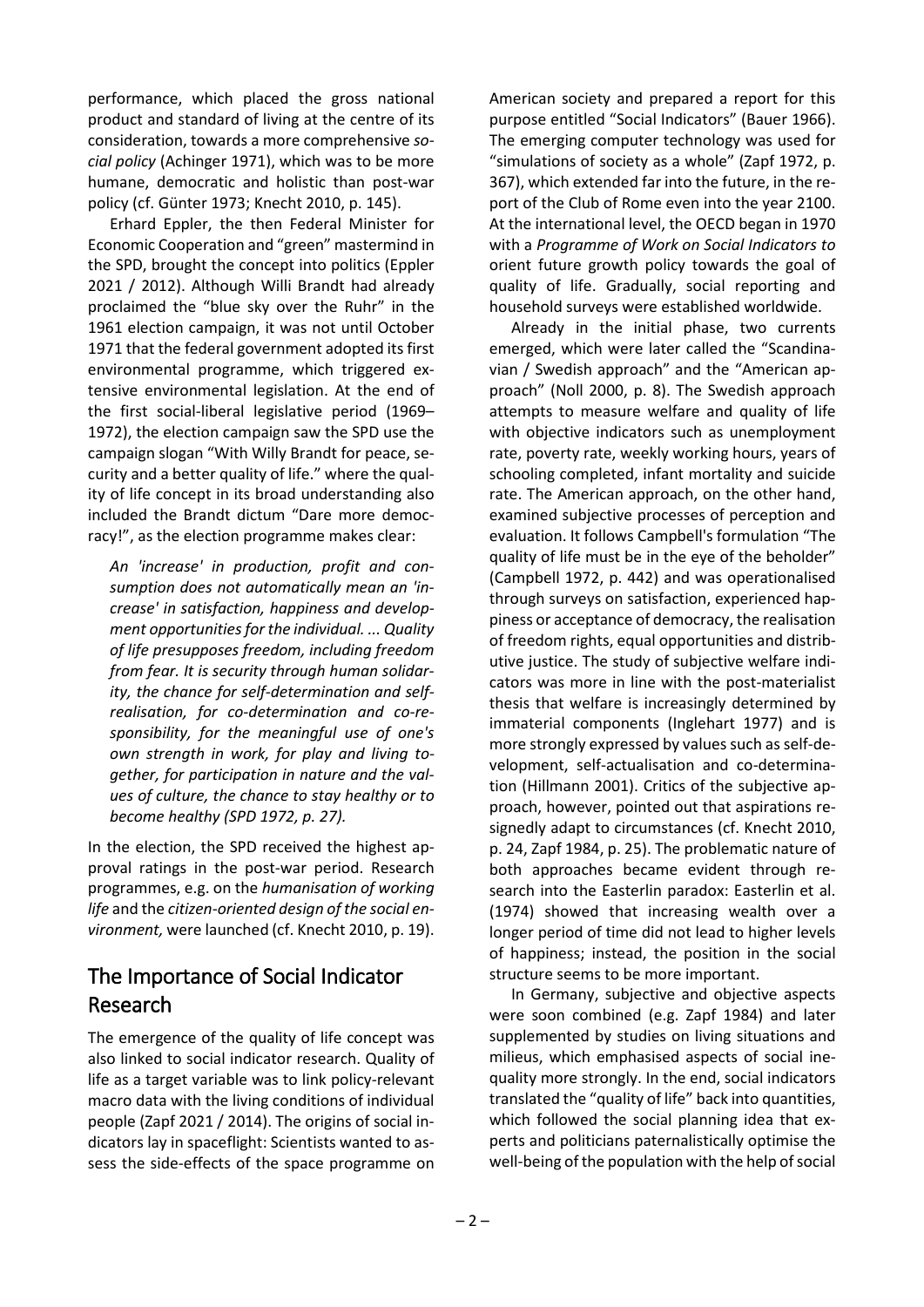indicators. The alternative idea of daring to be more democratic and to give more importance to the needs of the citizens by means of citizen participation and self-administration has not been pursued (for the time being).

## Claus Offe's Analysis of Conflicts of Interest in Capitalism

In order to give the above political idea of quality of life a prominent place, it would have to be given a voice, formulated as a general interest and result in a policy that makes its enhancement the basis of socio-political decisions. For the implementation of such a policy, the central mechanism would have to be broken, according to which every person first maximises their income in order to then usually by way of consumption—try to optimise their personal quality of life. Instead, the course would have to be set in a social process that would determine in which areas society should grow and how: A policy of growth in quality of life could then replace, in statistics as in life, the orientation towards a one-dimensionally understood economic growth.

In order to get a grip on the problem defined by Galbraith of the coexistence of widely developed private wealth and an increased poverty of the public community and services of general interest (Knecht 2013), far-reaching interventions would have to steer economic life in a direction in which not only individually attractive but socially meaningful goals would be pursued. Democracy would have to come before the market, so to speak. This shows the importance of the discussion of democratic mechanisms in the German discourse on quality of life and the emphasis on the fact that only the "freedom from fear" would make it possible to turn onto a path towards a high quality of life.

As early as in the late 1960s, Claus Offe, within the framework of a conflict-theoretical "theorem of the selectivity of political institutions" (Borchert / Lessenich 2006, p. 16), dealt with the question of how permeable politics is to the needs of citizens and which importance is attached to which issues in political processes (Offe 2006 [1972]).

In order for interests and needs to prevail in the political process, they must be capable of organisation and conflict. Offe found that special interests of large and relatively homogeneous status groups such as employees, the middle class or

entrepreneurs can be asserted much better within the framework of the activities of associations, trade unions and NGOs than widespread but diffuse needs. Especially general needs in the areas of housing, health, transport, education, legal order or leisure behaviour, which concern the physical, moral and aesthetic conditions of social coexistence outside the sphere of the market and distribution, are much more difficult to organise, although they are of great importance in (everyday) life. Such interests are often represented by existing organisations within the framework of their own economic, professional or occupational interests and are sometimes instrumentalised (cf. Offe 2006 [1972], p. 34), for example in the health system. Offe went on to say that interests must not only be organisable, but also capable of conflict. This capacity for conflict, in turn, is based on the ability of an organisation [...] to collectively refuse services, e.g. within the framework of strikes. Needs that are on the margins or outside the performance utilisation process and whose sanctioning means are of little consequence would have a reduced assertiveness (ibid., p. 34). Overall, according to Offe, this constellation means that interests that come from the economic sphere, although they are hardly democratically legitimised—among other things through organised lobbying—have a higher assertiveness than the interests of citizens. The fact that, for example, environmental issues repeatedly lead to forms of protest, but change little in the overall context of a production and consumption system that is harmful to the environment, may be related to this.

According to Offe, the organisation of the political system entails further problems: elections do not determine a specific way of dealing with special issues, projects or areas of action, but legitimise parties for legislation and government for the period for which they were elected. Within the resulting freedom of action, politicians are freed from the compulsion to organise majorities. The fact that parties represent relatively unspecific interests in order to remain attractive to a broad electorate leads to a certain selection of interests (ibid., p. 32). "The lowest common denominator required by electoral strategy ... lies at the observable level (by public opinion research) of privatised values, group-specific subsidy and compensation claims and traditionalist resentments" (ibid., p. 32). Furthermore, coalition pressure, electoral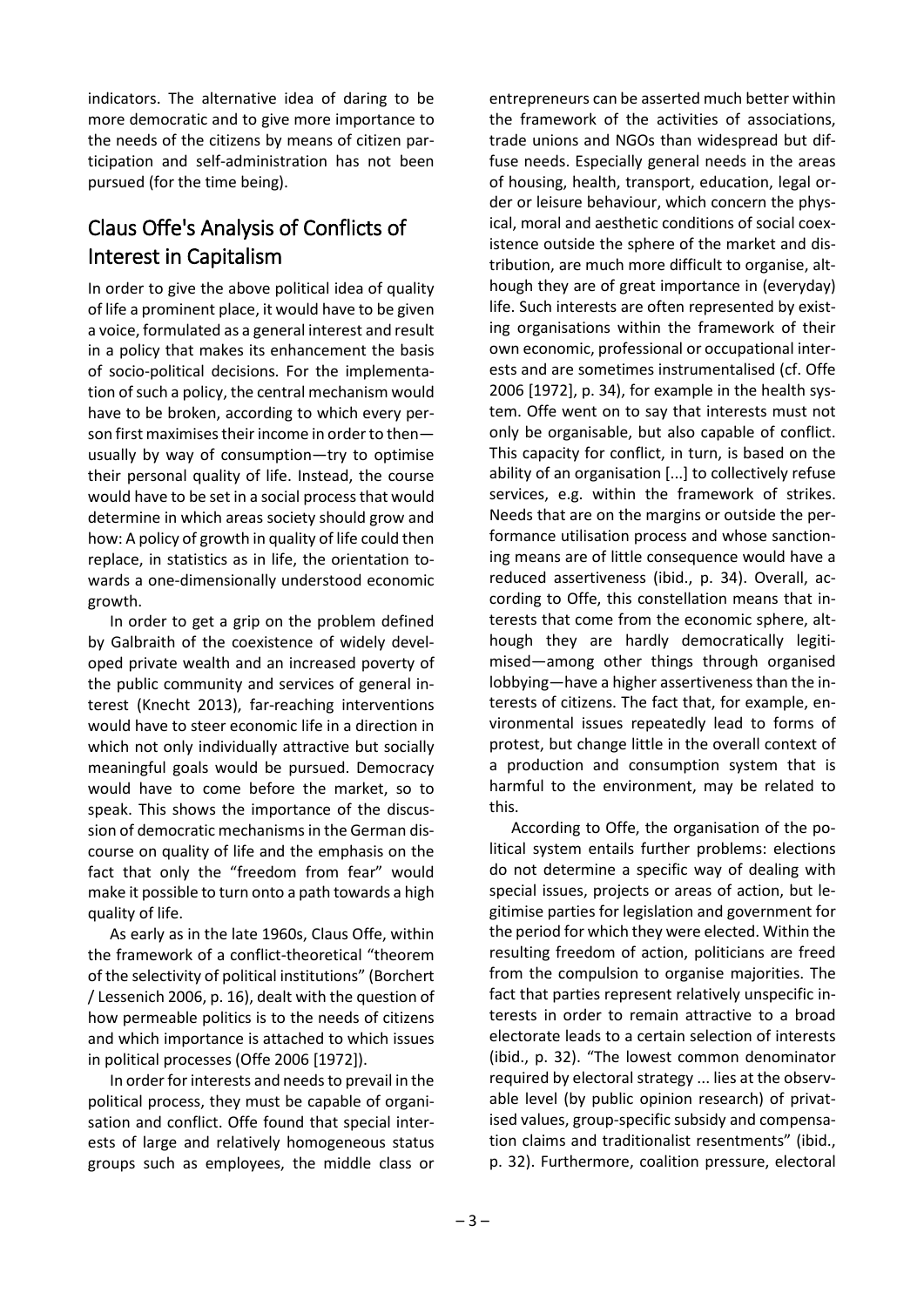tactics and the government's great influence on parliaments (ibid., p. 36 f.) lead to a prioritisation of politically explosive and urgent issues in political processes over those that also raise problems but are less acute and visible (ibid., p. 45). The consequence of these mechanisms or this "filtering system" (ibid., p. 38) ... is that democratic control by citizens does not necessarily lead to a policy that is more oriented towards quality of life, even if everyone wanted that.

### The Showdown of the Quality-of-life **Policy**

The hopes associated with the idea of quality of life for a reassessment of the importance of the economy and economic growth and a greater focus on people's needs lasted only for a short time.

The oil crisis in 1973 led to a worldwide recession and lower economic growth. Unemployment and the "new social question" (Geißler 1976) quickly replaced alternative ideas of growth and the idea of socially producing quality of life (Schmidt 2005, p. 76 and 96). Economic growth returned to centre stage as a universal problem as well as a means of solving problems. For Germany, Erhard Eppler sees this in the transition from the Willy Brandt government to the Helmut Schmidt government, who as an economist had responded to rising unemployment 'in a Keynesian way', i.e. by means of an economic stimulus programme (Eppler 2021 / 2012).

The issues neglected by the established parties in Germany after 1975 were soon taken up by the new social movements and citizens' initiatives, from which the *Green* Party emerged in the early 1980s. The founding member of the Greens, Petra Kelly, proclaimed in her book *Um Hoffnung kämpfen* (*Fighting for Hope)* that Green politics had to be "social, ecological, grassroots democratic and pacifist" (Kelly 1983, p. 31) and that the relationship between "economy" and "people" had to be communicated in a changed way: "Somewhere we have to ... make it clear that first comes people and then comes the economy" (ibid., 27). There should be "an increase in the quality of life in harmony with the need for cyclical renewal and the preservation of nature" (ibid., 25). So, while the SPD had turned away from the idea of quality of life, the Greens were now trying to occupy this position.

At the same time, the theoretical concept of

quality of life in science was emptied of its utopian, socio-political content and increasingly individualised and depoliticised (cf. Zapf 2000, p. 3). From the mid-1980s, the term gradually appeared in titles of studies in urban and regional planning, geography, medicine, and later also in titles of books on sport, wellness and life counselling (cf. Knecht 2010, 28; 2020).

The conditions analysed by Offe have become more acute as a result of the implementation of market-shaped governance strategies, increasing international competition and the enforcement of a neoliberal political style in Germany: Conditionalization of social benefits, activation policies, precarization of working conditions, higher demands on workers and the fear of losing one's job and being pushed to the margins of society tend to stand in the way of an individual and societal orientation towards quality of life and sustainability, forcing each individual even more into an economic system that achieves only very selective improvements in quality of life, but increasingly undermines the ecological foundations of life. The still high productivity gains flow into more and more consumption, not into a higher quality of life, whereby—a point underestimated by Offe—the profit interests of companies partly overlap with the consumption and income interests of citizens.

Even beyond the labour market, the changes are pointing in a different direction: the belief that the world could be controlled and planned through a forward-looking active (social) policy was increasingly lost as a result of the oil crisis, Chernobyl, forest dieback and high unemployment in the 1980s, and later through the climate crisis, the dotcom bubble in 2000 and the real estate and financial crisis in 2007.

The improvements achieved with regard to partial aspects (e.g. containment of acid rain and improvement of air quality in cities) have been counteracted by newly emerging problems: For example, the reduction of individual transport in city centres is being challenged by a huge increase in total (individual) transport, larger vehicle models and system-preserving measures such as scrappage schemes. Higher energy efficiency and the abandonment of nuclear energy in Germany is accompanied by a strong increase in consumption. Dissatisfaction with increasingly precarious living conditions and the political system seems to be less and less absorbed by it and is expressed in the rise of extremist attitudes.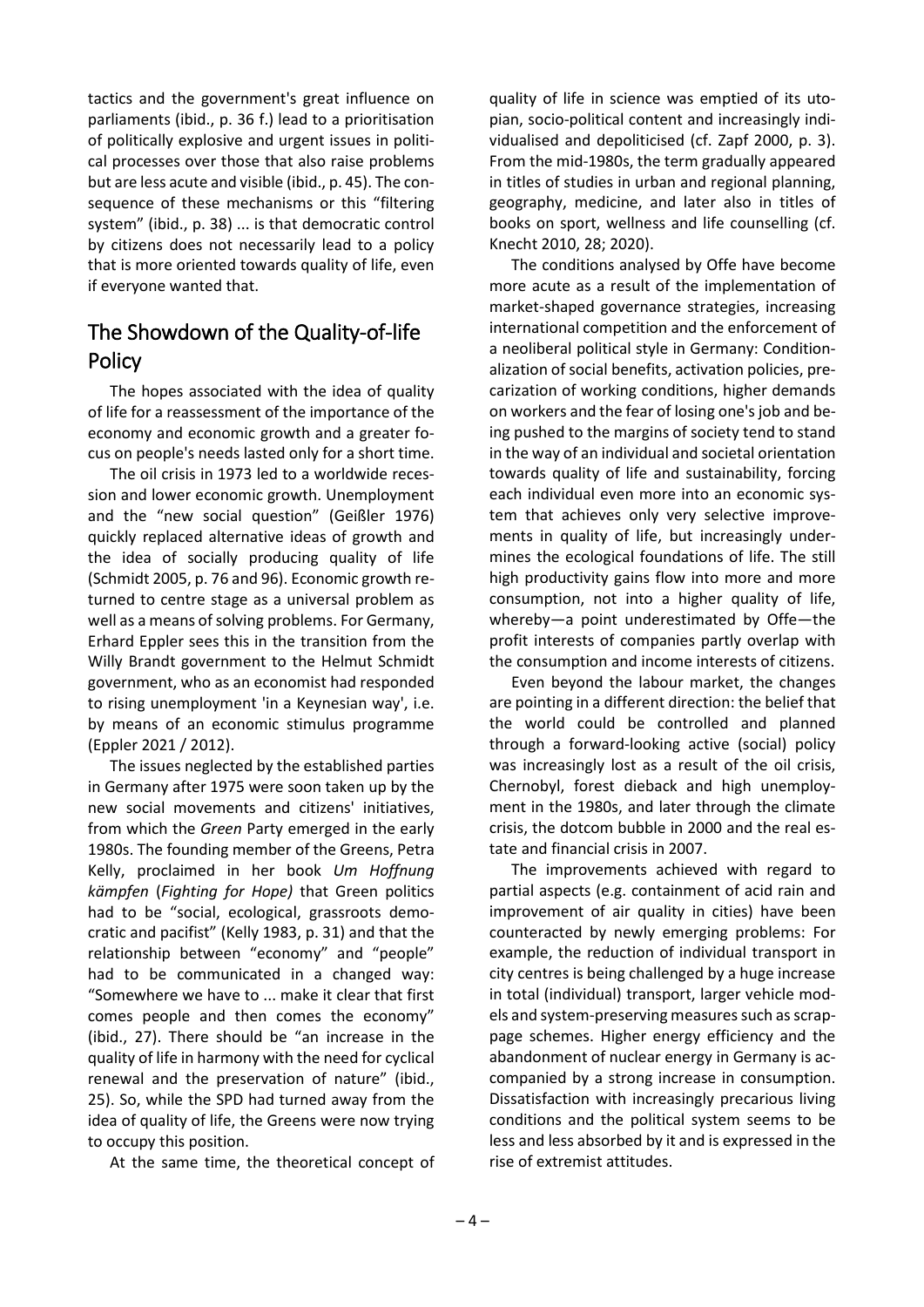The ongoing discussion on quality of life shows that securing the long-term satisfaction of people's original basic needs (beyond their market / demand power) can only work if democratic mechanisms are strengthened in such a way that the satisfaction of these basic needs is given a special place and, on this basis, the private as well as

#### Literature

- Achinger (1971): Sozialpolitik als Gesellschaftspolitik. 2nd ed. Frankfurt / M.: Deutscher Verein für öffentliche und private Fürsorge (German Association for Public and Private Welfare).
- Bauer, Raymond Augustine (ed.) (1966): Social Indicators. Cambridge, Mass.: M.I.T. Press
- Borchert, Jens / Lessenich, Stephan (2006): Lang leben die »Strukturprobleme«! Einleitung zur Neuauflage. In: Offe (2006 [1972]): 11–22
- Callenbach, Ernest (1975): Ecotopia. Berkeley: Banyan Tree Books
- Campbell, Angus (1972): Aspiration, Satisfaction and Fulfillment. In Campbell, Angus / Converse, Philip E. (1972): The Human Meaning of Social Change. New York. S. 441–466
- Easterlin, Richard A. (1974) Does Economic Growth Improve the Human Lot? In: Nations and Households in Economic Growth. Essays in Honor of Moses Abramovitz. pp. 89–125. [https://doi.org/10.1016/B978-0-12-205050-](https://doi.org/10.1016/B978-0-12-205050-3.50008-7) [3.50008-7](https://doi.org/10.1016/B978-0-12-205050-3.50008-7) (retrieved: 12.6.2020).
- Eppler, Erhard [Knecht, Alban / Catterfeld, Philipp] (2021 / 2012): "Der Marktradikalismus als Verheißung ist tot" [Interview of Alban Knecht and Philipp Catterfeld with Erhard Eppler, 16.4.2012] In: Staats, Martin (Ed.) *Lebensqualität. Ein Metathema.* Weinheim, München: Beltz Juventa. pp. 77–88
- Galbraith, John Kenneth (1958): The Affluent Society. Boston: Houghton Mifflin / Cambridge: The Riverside Press
- Galbraith, John Kenneth (1964): Economics and the Quality of Life. In: Science, 145, 10.7., pp. 117–123
- Friedrichs, Günter (editor) (1972-1974): Aufgabe Zukunft: Qualität des Lebens. Beiträge zur vierten internationalen Arbeitstagung der Industriegewerkschaft Metall [Task of the Future: Quality of Life. Contributions to the Fourth International Working Conference of the Metalworkers' Industrial Union], Oberhausen, 11–14 April 1972. 10 volumes. Frankfurt /

the public economy are each assigned a clearly defined and regulated area of responsibility. Ensuring the satisfaction of basic needs must also include the long-term safeguarding of the natural foundations of life if quality of life is to be secured in the long term.

M.: Europäische Verlags-Anstalt

- Hillmann, Karl-Heinz (2001): Zur Wertewandelforschung: Einführung, Übersicht und Ausblick. In: Oesterdiekhoff, Georg W. / Jegelka, Norbert (2001): Werte und Wertewandel in westlichen Gesellschaften. Opladen: Leske + Budrich. pp. 15-39
- Inglehart, Ronald (1977): The Silent Revolution: Changing Values and Political Styles Among Western Publics. Princeton, N. J.: Princeton University Press
- Johnson, Lyndon B. (1965 [1964]): Remarks before the National Convention upon Accepting the Nomination. August 27, 1964. In: Public Papers of the Presidents of the United States: Lyndon B. Johnson, 1963-64. Volume II, Entry 541. Washington: Government Printing Office. pp 1009–1013
- Knecht, Alban (2010): Lebensqualität produzieren. Ressourcentheorie und Machtanalyse des Wohlfahrtsstaats. Wiesbaden: VS
- Knecht, Alban (2013): Daseinsvorsorge als gemeinschaftliche Aufgabe. In: Armutskonferenz (ed.): Was allen gehört. *Commons—Neue Perspektiven in der Armutsbekämpfung.* Vienna: ÖGB-Verlag. pp. 61–72. Online: [http://www.albanknecht.de/publikationen/](http://www.albanknecht.de/publikationen/buch_was-allen-gehoert_web.pdf)  [buch\\_was-allen-gehoert\\_web.pdf](http://www.albanknecht.de/publikationen/buch_was-allen-gehoert_web.pdf) (retrieved: 19.6.2021).
- Knecht, Alban (2021): Literaturliste zum Thema Lebensqualität. [http://www.albanknecht.de/](http://www.albanknecht.de/materialien/LitLebensqualitaet.pdf)  [materialien/LitLebensqualitaet.pdf](http://www.albanknecht.de/materialien/LitLebensqualitaet.pdf) (retrieved: 12.6.2021)
- Kovács, László (2021): Historische Entwicklung des Lebensqualitätsbegriffes in der 1. Hälfte des 20. Jh.—die Vor- und Frühgeschichte eines flexiblen Wertbegriffs. In: Staats, Martin (ed.) *Lebensqualität. Ein Metathema.* Weinheim, München: Beltz Juventa. pp. 31–39
- Land, Kenneth C. / Michalo, Alex, C. / Sirgy, M. Joseph (eds.) (2012): Handbook of Social Indicators and Quality of Life Research. Dordrecht,